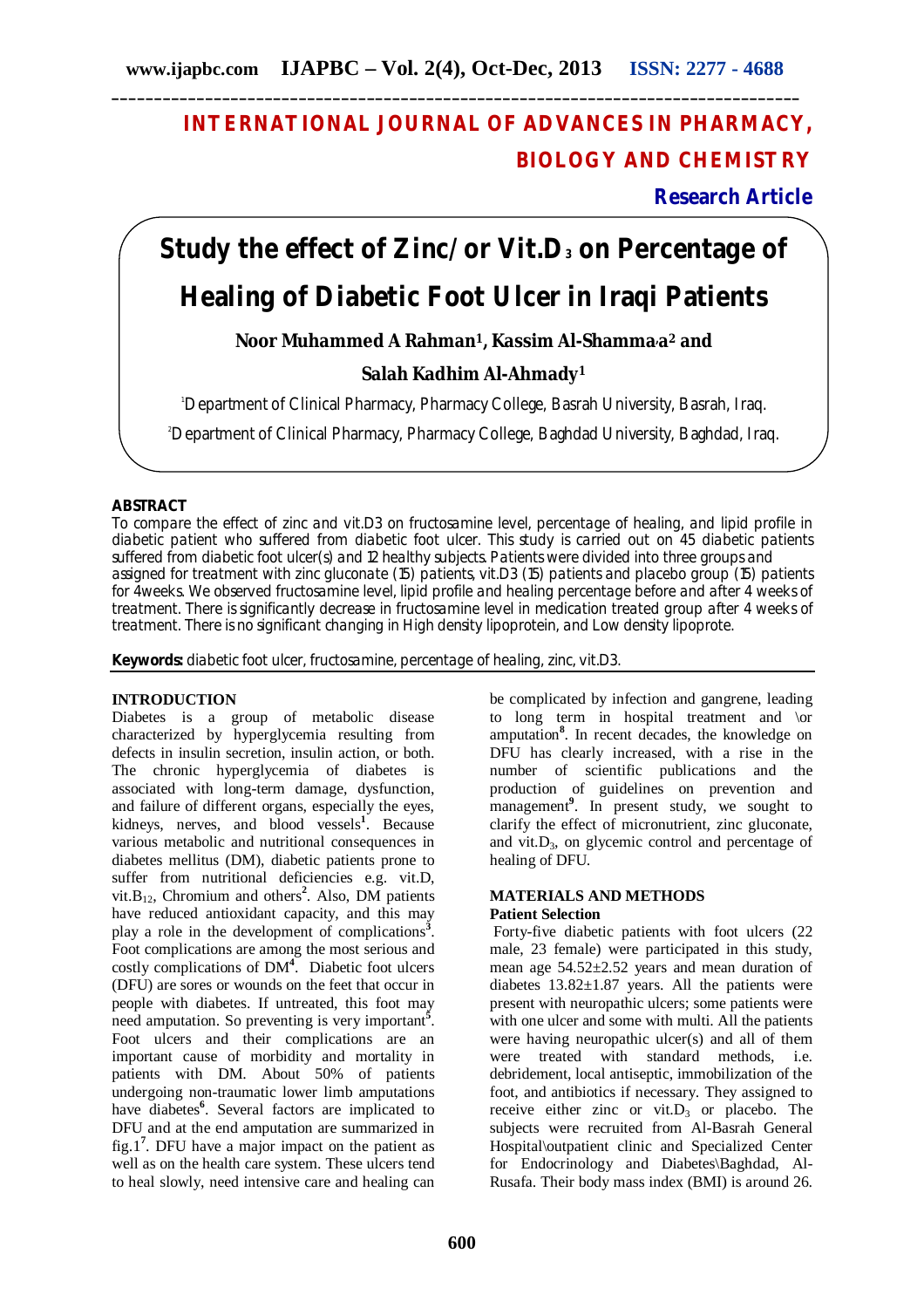All the patients treated for 4 weeks and their ulcer(s) is\are classified according Wagner Classification**<sup>10</sup>** . Wagner 0, 1 and 2 were included in this study and Wagner 3, 4 and 5 were excluded. An ethical approval was obtained from Ethical Committee of Baghdad University.

#### **METHOD**

Blood sample was taken before and after completing the study to analyze fructosamine, low density lipoprotein (LDL) and high density lipoprotein (HDL). All the patients were orally administered with either zinc gluconate 50 mg once daily after meal, vit. $D_3$  1000IU twice daily after meal or placebo. After 4weeks of treatment the changes were determined. Fructosamine is analyzed by colorimetric method (Fortress diagnostics, UK), LDL-c and HDL-c are both determined by enzymatic method (Human, Germany). The ulcer areas are measured pre and post the study manually (cm) and the reduction in ulcer area is calculated by specific formula as shown below.

#### **Statistical Analysis**

Data are expressed as means  $\pm$  SE. Statistics were performed using Windows Excel 2007. Differences from baseline were assessed by the paired Student's *t* test. A P-value of <0.05 was considered significant.

#### **RESULTS**

#### **Patients**

Of 45 patients presented to treatment, 15 in zinc group,  $15$  in vit. D<sub>3</sub> group and  $15$  in the placebo group. There were no apparent differences between the three groups with respect to demographic data. (Table1).

#### **Fructosamine**

Changes from baseline to the end of treatment are summarized in Table 2. Fructosamine was significantly reduced in zinc and vit. $D_3$  groups, while non-significant effect in placebo group.

#### **Lipid Profile**

All treatment groups show non-significant reducing in LDL-c and HDL-c but there is a percent of decrement in LDL-c and increment in HDL-c. These data summarized in Table 2.

#### **Percentage of healing**

The percentage reduction in healing of ulcer from the time of the first measurement until the current one can be calculated as following formula: **<sup>11</sup>**

**(SAI – SAC) /SAI = ………% reduction** 

\*SAI= surface area (L\*W) on admission,

SAC= surface area currently

The percentage of healing for three groups is summarized in Table 3.

#### **DISCUSSION**

Foot complications of DM present a major problem for clinicians as, at any time, 5% of the diabetic population will have a foot ulcer. This is a significant public health problem in its self, because the treatment and the rehabilitation of patient with foot lesions are extremely demanding on the health care budget **<sup>12</sup>** . Zinc is identified as a major trace element in the wound-healing process because of its involvement in many different cellular processes **<sup>13</sup>** . Also, zinc plays a central role in the proliferation of inflammatory cells and modulates cutaneous inflammation **<sup>14</sup>** . In addition, vit.D has been shown to play an important role in the disorders of glucose and insulin metabolism. Vit.D supplementation has been suggested to have a role in improving and even preventing type-1 DM **15** . In the skin, vit.D binds to its hormone receptor (VDR), increasing the secretion of cathelecidin. The importance of vit.D and cathelecidin during wound healing turns vit.D an attractive pharmacological target for the treatment of these situations<sup>16</sup>. In present study, vit.  $D_3$  and zinc were administered to separate groups to evaluate their effectiveness in accelerating healing process in DFU in diabetic patient in compare with placebo administering group. The present study reported that zinc and vit. $D_3$  have no significant effect on serum, LDL-c and HDL-c levels, the small sample size and limited duration may lack some of data and cause some of the conclusions to be drawn. In spite of non-significant effect on LDL-c and HDLc in present study, some researches shown significant effects**17,18** . The significant effect of both zinc and vit. $D_3$  on percentage of healing is observed in this study. Zinc is a trace mineral that is a component of many enzymes, including DNA and RNA polymerases, and is required for protein synthesis, DNA synthesis, mitosis, and cell proliferation. Approximately 300 enzymes need zinc for proper functioning; many of these zincdependent processes, such as collagen synthesis and cell division, are required for wound healing **<sup>19</sup>** . The homeostasis of zinc in diabetes is hypozincemia which may be the result of hyperzincuria or decreased gastrointestinal absorption of Zinc or both **<sup>20</sup>**. It has been found that Zinc enhance the effectiveness of insulin in vitro, and it has been postulated that zinc deficiency may aggravate insulin resistance in non-insulin dependent diabetes mellitus (NIDDM) and Zinc replacement could improve insulin sensitivity in NIDDM, as suggested **<sup>21</sup>**. Not only Zinc can effect on DM in several ways, but also vit.D decrease insulin resistance and increase insulin secretion in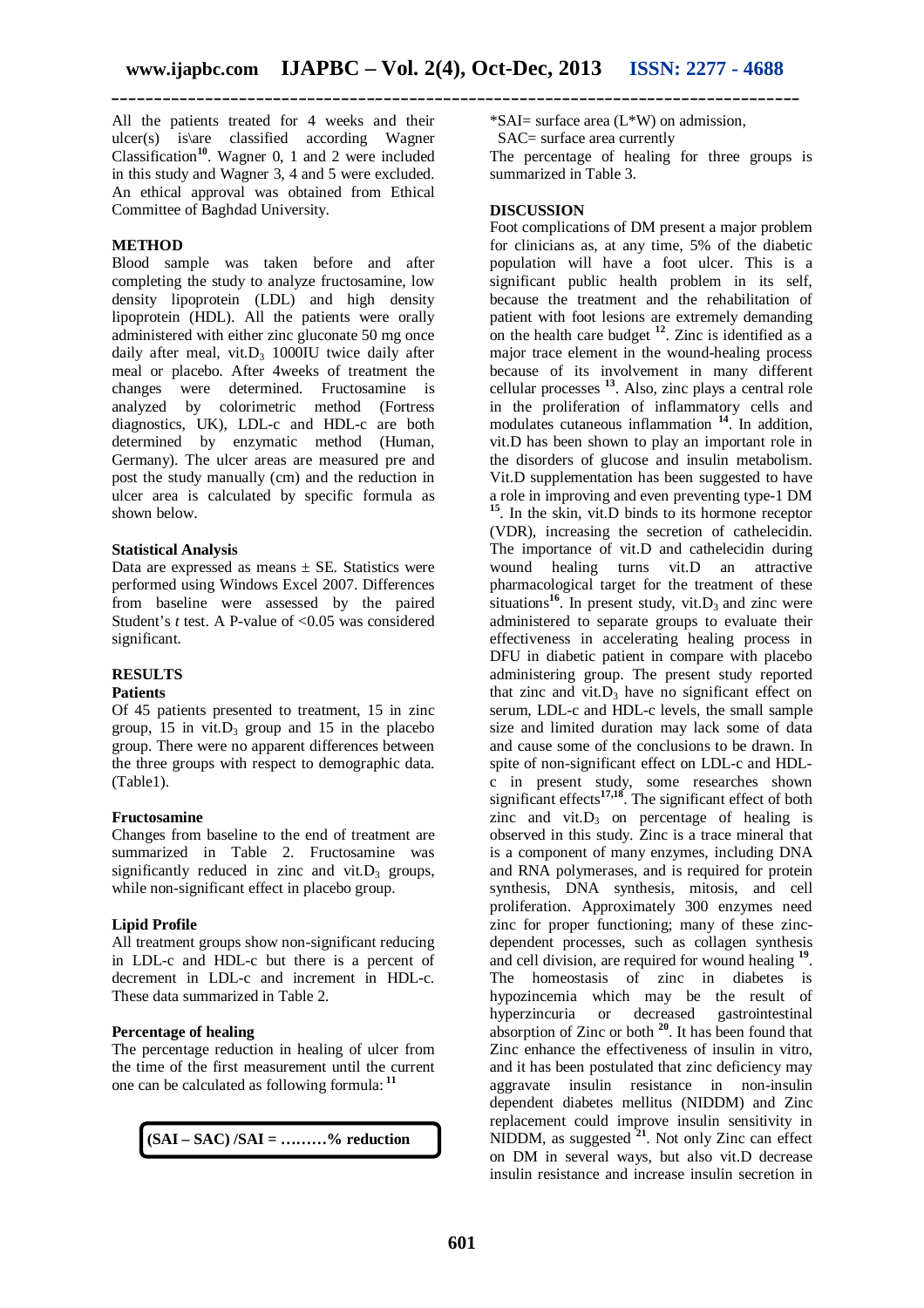type II DM by modulation of the immune and inflammatory process **<sup>22</sup>** . Vitamin D deficiency has been shown to alter insulin synthesis and secretion in both humans and animal models. It has been reported that vitamin D deficiency may predispose to glucose intolerance, altered insulin secretion and

type 2 diabetes mellitus. Vitamin D replenishment improves glycemia and insulin secretion in patients with type 2 diabetes with established hypovitaminosis D, thereby suggesting a role for vitamin D in the pathogenesis of type II diabetes mellitus **<sup>23</sup>** .

**Table 1: Patient characteristic at base line**

| <b>Characteristic</b> | Zinc             | $V$ it.D <sub>3</sub> | <b>Placebo</b>   |
|-----------------------|------------------|-----------------------|------------------|
| $n = 45$              |                  | 15                    |                  |
| Age; years            | $51.26 + 2.55$   | $56.6 \pm 3.21$       | $55.71 + 1.81$   |
| -BMI                  | $26.88 \pm 0.89$ | $26.66 \pm 1.05$      | $26.55 \pm 0.91$ |
| Duration of DM; years | $12.86 \pm 1.91$ | $14.26 \pm 1.86$      | $14.35 \pm 1.85$ |

▪BMI= body mass index, which is calculated according to the following formula: BMI= weight (kilogram)/hight<sup>2</sup> (meter)

| Aweeks in mucrosaling, HDL-C and LDL-C |                      |                                |                    |  |  |  |
|----------------------------------------|----------------------|--------------------------------|--------------------|--|--|--|
| Variable\time point                    | Zinc                 | Vit.D3                         | <b>Placebo</b>     |  |  |  |
| Fructosamine ( $\mu$ g\ml)             |                      |                                |                    |  |  |  |
| <b>Baseline</b>                        | $652.8 \pm 102.18$   | $666.5 \pm 114.3$              | $544.13 \pm 82.7$  |  |  |  |
| After 4 weeks                          | $211.2 \pm 30.19$ ** | $401.2 \pm 68.28$ <sup>*</sup> | $610.91 \pm 130.6$ |  |  |  |
| % of change                            | $-67%$               | $-39%$                         | 12 %               |  |  |  |
| HDL-c $(mg\ddot{dl})$                  |                      |                                |                    |  |  |  |
| <b>Baseline</b>                        | $34.27 + 1.22$       | $37.3 \pm 2.65$                | $38.38 \pm 2.77$   |  |  |  |
| After 4 weeks                          | $36.53 \pm 1.52$     | $41.63 + 2.12$                 | $35.76 \pm 2.59$   |  |  |  |
| % of change                            | 6.6 %                | 11.6 %                         | $-6.8%$            |  |  |  |
| LDL-c $(mg\ddot{dl})$                  |                      |                                |                    |  |  |  |
| <b>Baseline</b>                        | $166.1 \pm 6.73$     | $147.3 \pm 9.5$                | $105.35 \pm 9.13$  |  |  |  |
| After 4 weeks                          | $147.1 \pm 6.93$     | $138.9 \pm 8.94$               | $116.91 \pm 9.64$  |  |  |  |
| % of change                            | $-11.4%$             | $-5.7%$                        | 10.9%              |  |  |  |

#### **Table 2: Changes from baseline and after 4weeks in fructosamine, HDL-c and LDL-c**

Data are given as mean  $\pm$  SE for baseline and end of study values; \* significantly different when compared to pre-treatment level within the same group (*P*<0.05); \*\* highly significant difference when compared to pre treatment within the same group  $(p<0.01)$ 

| Table 3: Percentage of ulcer reduction |
|----------------------------------------|
| after 4 weeks of beginning treatment   |

| Group<br>Parameter                       | Zinc               | $V$ it.D $\alpha$   | <b>Placebo</b>   |
|------------------------------------------|--------------------|---------------------|------------------|
| Percentage of reduction in<br>ulcer size | $73.83 \pm 6.08**$ | $71.86 \pm 4.79$ ** | $32.06 \pm 4.28$ |

Data are given as mean ±SE; \*\* highly significant difference compared to placebo at the end of treatment  $(p<0.01)$ 

#### **ACKNOWLOGEMENT**

The present work was abstracted from M Sc theses submitted to the Department of Clinical Pharmacy, College of Pharmacy, University of Baghdad. The authors gratefully thank Specialized Center for Endocrinology and Diabetes, Baghdad\Al-Rusafa for supporting the project.

#### **CONCLUSION**

There is a good effect of both zinc gluconate and vit.  $D_3$  on healing of DFU and in improving glycemic and lipid profile control (if the period of treatment is longer) when used with insulin or oral hypoglycemic agents.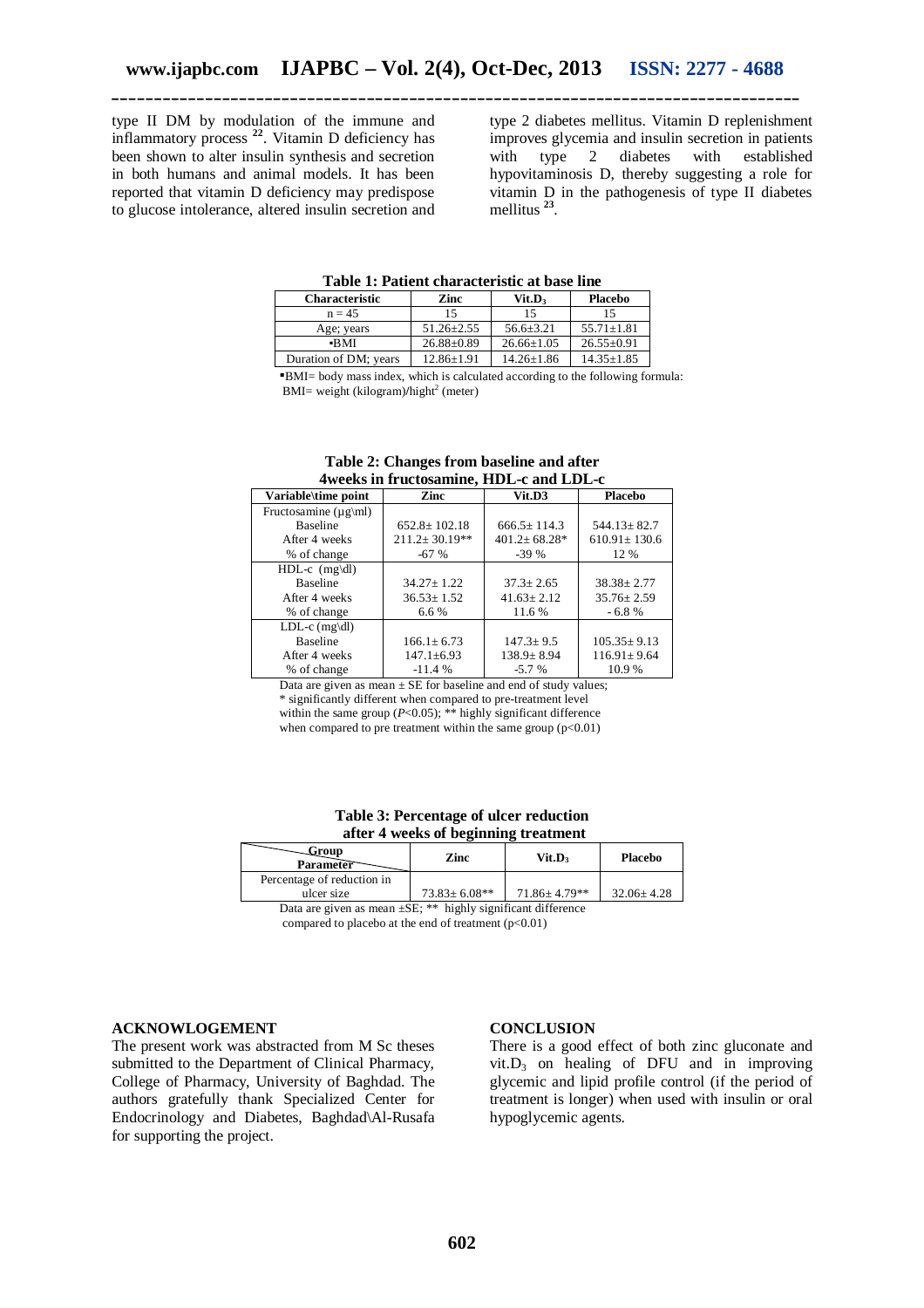

#### **Fig. 1: Diabetes mellitus is responsible for a variety of foot pathologies contributing to the complications of ulceration and amputation. Multiple pathologies may be implicated, from vascular disease to neuropathy to mechanical trauma.<sup>7</sup>**

#### **REFERENCES**

- 1. American Diabetes Association, Diagnosis and Classification of Diabetes Mellitus, Diabetes Care, 2012;35:supplement 1.
- 2. Consequences of Diabetes on Nutritional Status, ESPEN LLL-Programme. 2007.
- 3. Thomas Wolever MD PhD. Guidelines for the Nutritional Management of Diabetes Mellitus in the New Millennium A Position Statement By The Canadian Diabetes Associations, Canadian Journal of Diabetes Care. 23(3):56–69.
- 4. Apelqvist J. Practical guidelines on the management and prevention of the diabetic foot, Diabetes Metab Res Rev. 2008;24(Suppl 1): S181–S187.
- 5. Diabetic Foot Ulcers. The Journal of the American Medical Association. Association 2005;293(2):12.
- 6. Probal K Moulik, MRCP, Robert Mtonga, MB, Geoffrey V Gill and MD. Amputation and Mortality in New-Onset Diabetic Foot Ulcers Stratified by Etiology, Diabetes Care. 2003;262:491- 494.
- 7. Robert G Frykberg. Diabetic Foot Disorders: A Clinical Practice Guideline. The Journal of Foot & Ankle Surgery. 2006;45(5).
- 8. Apelqvist J and Larsson J. What is the most effective way to reduce incidence of amputation in the diabetic foot?, Diabetes Metab Res Rev. 2000;6(1):S75-83.
- 9. Cavanagh PR, Lipsky BA, Bradbury AW and Botek G. Treatment for diabetic foot ulcers, Lancet. 2005;366(9498):1725-35.
- 10. Murat Korkmaz MD. Preoperative medical treatment in patients undergoing diabetic foot surgery with a Wagner Grade-3 or higher ulcer: a retrospective analysis of 52 patients, Diabetic Foot & Ankle. 2012; 3.
- 11. SWRWC Toolkit: B.9.1a,b\_Purpose&Instructions\_Percentag e reduction in wound size. 2011.
- 12. Tsvetalina Tankova, Galina Dakovska and Dragomir Koev. Zinc hyaluronate in the treatment of diabetic foot ulcer: A controlled randomized open-lable study, Diabetologia Croatica. 2001;30(3).